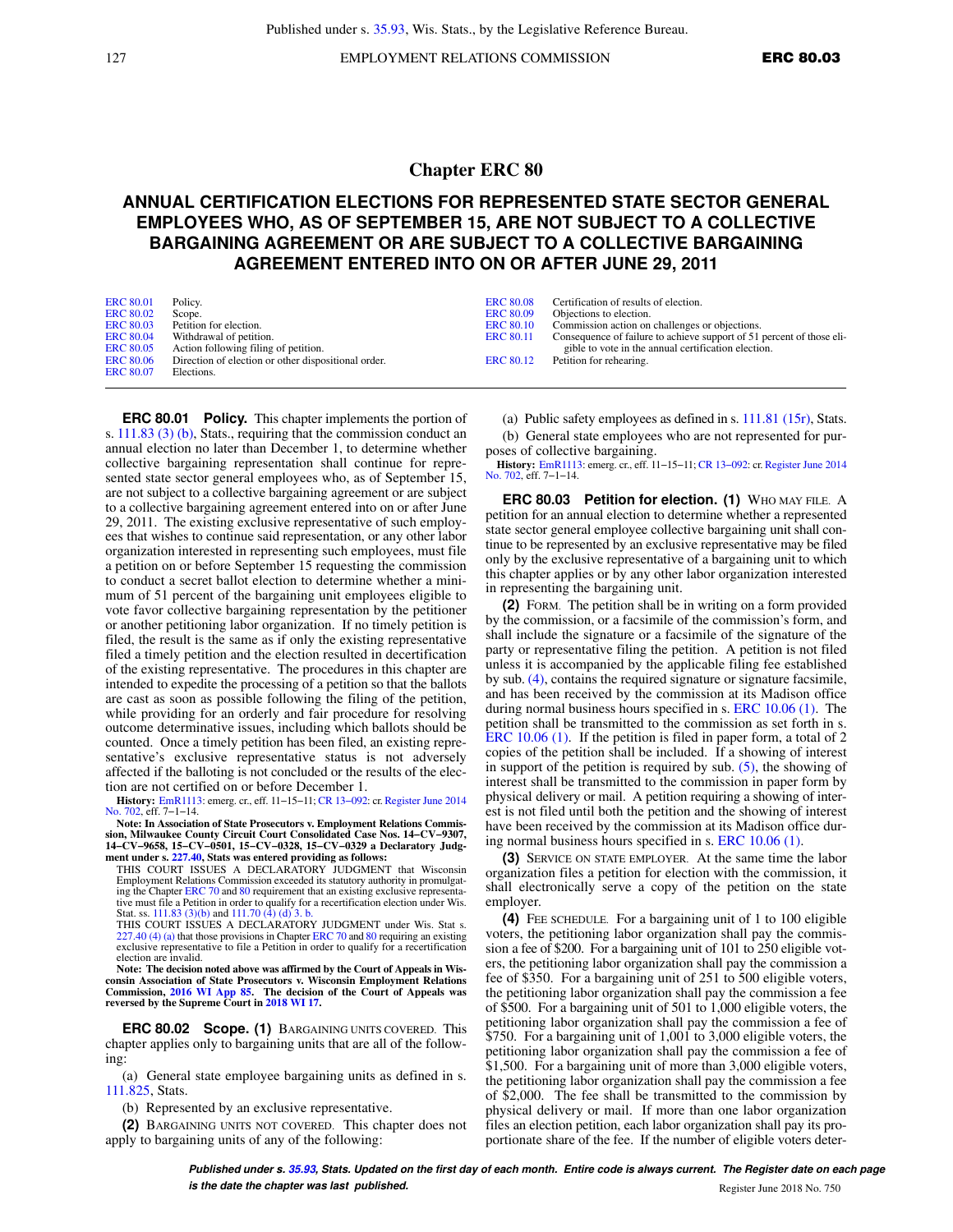mined by the commission differs from the number asserted in the petition and results in a change in the applicable fee amount, the petitioning labor organization shall pay the additional fee to the commission or receive a refund, as appropriate.

**(5)** SHOWING OF INTEREST. No showing of interest is required in support of a petition by the existing representative. A 30 percent showing of interest is required in support of a petition by any other interested labor organization, regardless of whether any other petition has been filed. Practice and procedure for submission and determination of the showing of interest shall be as set forth in s. [ERC 11.05 \(2\).](https://docs.legis.wisconsin.gov/document/administrativecode/ERC%2011.05(2))

**(6)** CONTENTS. The petition shall include all of the following:

(a) The name, address, and affiliation, if any, of the petitioner, and the name, address, and phone number of its principal representative. Fax numbers and e−mail addresses shall be included, if available.

(b) The name and address of the state employer involved, and the name, address, and phone number of its principal representative. Fax numbers and e−mail addresses shall be included, if available.

(c) A description of the statutory bargaining unit involved, specifying inclusions and exclusions, as well as the approximate number of personnel in the unit.

(d) A description of the status of the most recent collective bargaining agreement.

(e) The names and addresses of any known labor organizations who either currently represent or claim to represent any of the personnel in the claimed appropriate collective bargaining unit.

(f) A brief statement including all of the following:

1. Whether the petitioner is currently the exclusive collective bargaining representative for the bargaining unit.

2. That the petitioner wishes to continue to represent the bargaining unit.

3. That the petitioner requests that the commission conduct an annual certification election to determine whether the bargaining unit shall continue to be represented by the petitioner for purposes of collective bargaining with the state employer.

(g) A statement that the petitioner has served a copy of the petition on the employer.

(h) Any other relevant facts.

**(7)** TIME FOR FILING; CONSEQUENCES OF FAILURE TO TIMELY FILE; NOTICE. (a) *Time for filing.* To be timely, a petition must be filed on or before September 15.

(b) *Consequences of failure to timely file.* If no timely petition is filed by any labor organization, then the following consequences shall apply:

1. The existing representative shall no longer be entitled to exclusive representative status for purposes of collective bargaining as of September 15.

2. The employees in the bargaining unit shall not be included in a substantially similar collective bargaining unit for a minimum of one year following the applicable date in subd. [1.](https://docs.legis.wisconsin.gov/document/administrativecode/ERC%2080.03(7)(b)1.)

(c) *Notice of consequences of failure to timely file petition.* At the request of the state employer or of any employee in the bargaining unit involved, the commission shall issue a notice of the consequences set forth in par. [\(b\).](https://docs.legis.wisconsin.gov/document/administrativecode/ERC%2080.03(7)(b)) Before issuing such a notice, the commission shall provide the exclusive representative an opportunity to respond to the request. When issued, copies of the notice shall be sent to the state employer, the former exclusive representative, and any interested party who requested the issuance of the notice.

**History:** [EmR1113](https://docs.legis.wisconsin.gov/document/emergencyrules/EmR1113): emerg. cr., eff. 11−15−11; [CR 13−092](https://docs.legis.wisconsin.gov/document/cr/2013/92): cr. [Register June 2014](https://docs.legis.wisconsin.gov/document/register/702/B/toc) [No. 702](https://docs.legis.wisconsin.gov/document/register/702/B/toc), eff. 7−1−14.

**ERC 80.04 Withdrawal of petition.** Any petition may be withdrawn at any time prior to the issuance of a final order based on it, by motion granted by the commission. A motion to withdraw shall be granted unless withdrawal would result in an injustice to any party. If the sole pending petition is withdrawn after the petition filing deadline set forth in s. [ERC 80.03 \(7\) \(a\)](https://docs.legis.wisconsin.gov/document/administrativecode/ERC%2080.03(7)(a)), then the consequences and notice of consequences of withdrawal of the petition shall be as set forth in s. ERC  $80.03(7)$  (b) and [\(c\)](https://docs.legis.wisconsin.gov/document/administrativecode/ERC%2080.03(7)(c)) but the date of dismissal of the withdrawn petition shall apply in place of the date specified in s. ERC  $80.03$  (7) (a).

**History:** [EmR1113](https://docs.legis.wisconsin.gov/document/emergencyrules/EmR1113): emerg. cr., eff. 11−15−11; [CR 13−092](https://docs.legis.wisconsin.gov/document/cr/2013/92): cr. [Register June 2014](https://docs.legis.wisconsin.gov/document/register/702/B/toc) [No. 702,](https://docs.legis.wisconsin.gov/document/register/702/B/toc) eff. 7−1−14.

**ERC 80.05 Action following filing of petition. (1)** FURNISHING OF PERSONNEL DATA BY STATE EMPLOYER. Within 10 days of its receipt of the petition pursuant to s. [ERC 80.03 \(3\),](https://docs.legis.wisconsin.gov/document/administrativecode/ERC%2080.03(3)) the state employer shall furnish the commission in an electronically sortable format an alphabetical list of the names of the personnel and the last 4 digits of said personnel's social security numbers who were employed in the collective bargaining unit involved as of the pay period during which the first timely election petition was filed or another date specified by the commission. If the commission so directs, the list shall also include each employee's mailing addresses including zip code and the employee's work unit and location. If the commission so directs, the State employer shall, within the same time period, submit 2 sets of mailing labels including the employee's name and mailing address, suitable for use in a mail ballot procedure. At the same time the state employer furnishes the commission with personnel data, the state employer shall furnish the petitioning labor organization with an electronically sortable alphabetical list of the names of the personnel provided to the commission. The period of time for furnishing the personnel data may be extended by the commission for good cause shown.

**(2)** RESPONSE TO PERSONNEL DATA. Within 10 days of receipt of the personnel data from the state employer, the petitioner shall electronically provide the commission and the state employer with an alphabetical list of the names of personnel that should be added to or deleted from the state employer's personnel list. The period of time for furnishing the list may be extended by the commission for good cause shown.

**History:** [EmR1113](https://docs.legis.wisconsin.gov/document/emergencyrules/EmR1113): emerg. cr., eff. 11−15−11; [CR 13−092](https://docs.legis.wisconsin.gov/document/cr/2013/92): cr. [Register June 2014](https://docs.legis.wisconsin.gov/document/register/702/B/toc) [No. 702,](https://docs.legis.wisconsin.gov/document/register/702/B/toc) eff. 7−1−14.

**ERC 80.06 Direction of election or other dispositional order.** As soon as possible after receipt and service of the personnel data, the commission shall, in writing, either direct an election, dismiss the petition, or make other orders regarding the disposition of the petition. In cases where the commission is directing an election, the direction shall establish the date on or before which an employee shall have been employed to be eligible to vote. The date shall be a date specified by the commission in the pay period in which the first timely petition was filed under this chapter regarding the bargaining unit, or another date specified by the commission. The direction of election shall provide that all individuals on the list provided by the state employer and on the list, if any, provided by a petitioning labor organization, shall be allowed to vote, subject to the right of the state employer and any petitioning labor organization to challenge the eligibility of the voter.

**History:** [EmR1113](https://docs.legis.wisconsin.gov/document/emergencyrules/EmR1113): emerg. cr., eff. 11−15−11; [CR 13−092](https://docs.legis.wisconsin.gov/document/cr/2013/92): cr. [Register June 2014](https://docs.legis.wisconsin.gov/document/register/702/B/toc) [No. 702,](https://docs.legis.wisconsin.gov/document/register/702/B/toc) eff. 7−1−14.

**ERC 80.07 Elections. (1)** NATURE OF BALLOTING; BY WHOM CONDUCTED; EXTENSION OF TIME TO CONDUCT. All elections shall be conducted by secret ballot and under the supervision of the commission or impartial agents designated by the commission. The commission shall determine on a case by case basis whether the secret balloting shall be conducted on−site or by mail or by other means determined by the commission to be fair and reliable. The time within which the commission has directed an election to be conducted may be extended by the commission.

**Published under s. [35.93,](https://docs.legis.wisconsin.gov/document/statutes/35.93) Stats. Updated on the first day of each month. Entire code is always current. The Register date on each page** Register June 2018 No. 750 **and 2018 No. 750 and 2018 No. 750 and 2018 No. 750 and 2018 No. 750 and 2018 No. 750 and 2018 No. 750 and 2018 No. 750 and 2018 No. 750 and 2019 No. 750 and 2019 No. 750 and 2019 No. 750 and 201**